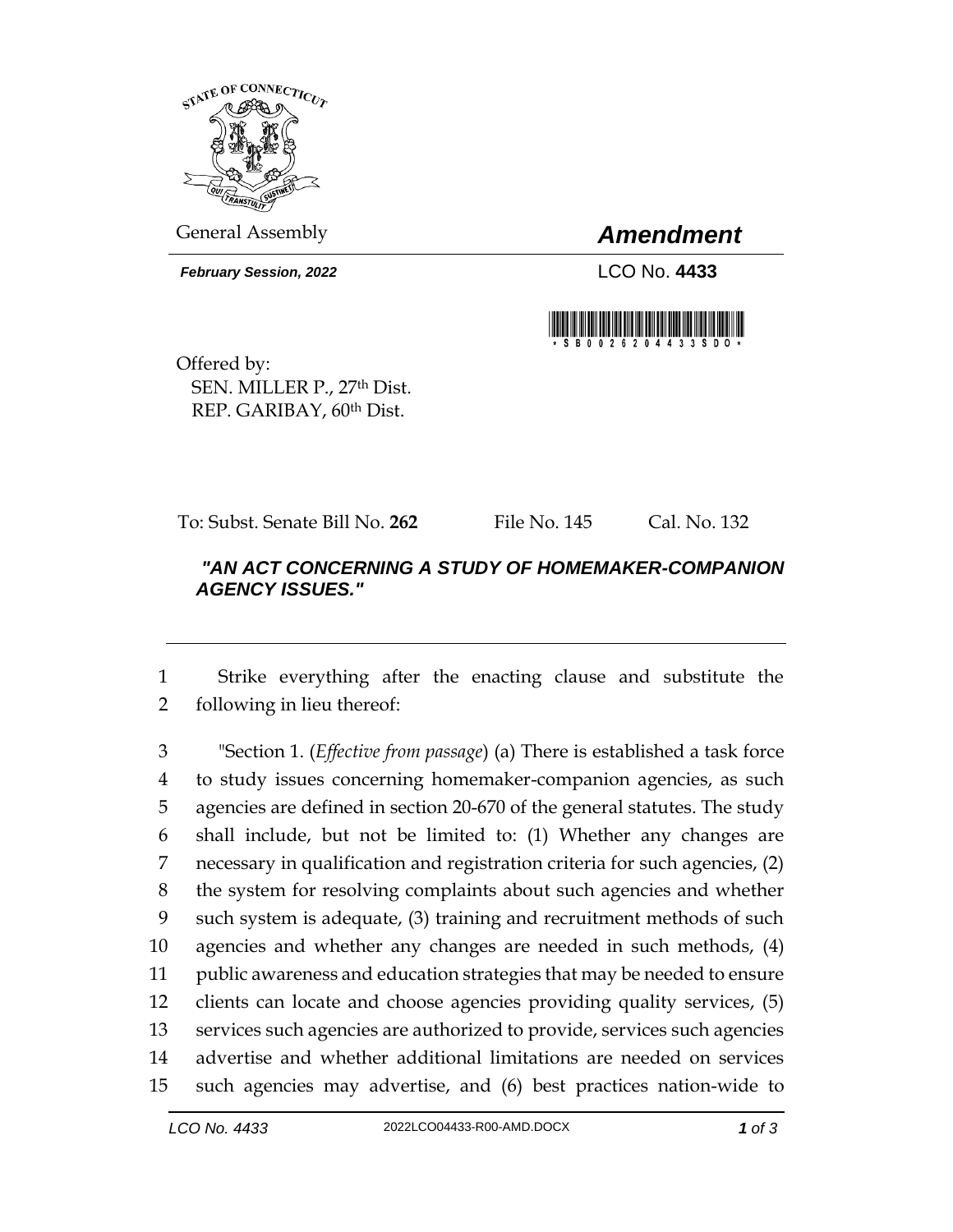ensure quality services by such agencies.

 (b) The task force shall consist of the following members, provided that members appointed pursuant to subdivisions (1) to (6), inclusive, of this subsection are willing and available to serve on the task force:

 (1) Two appointed by the speaker of the House of Representatives, one of whom is a client of a homemaker-companion agency, or a relative of such client, and one of whom is the chairperson of the Connecticut Chapter of the Home Care Association of America, or the chairperson's designee;

 (2) Two appointed by the president pro tempore of the Senate, one of whom is an employee of a homemaker-companion agency who provides homemaker-companion services, and one of whom is a representative of an organization that advocates for the rights of senior citizens;

 (3) One appointed by the majority leader of the House of Representatives;

(4) One appointed by the majority leader of the Senate;

 (5) One appointed by the minority leader of the House of Representatives;

(6) One appointed by the minority leader of the Senate;

 (7) The chairpersons of the joint standing committee of the General Assembly having cognizance of matters relating to aging, or the chairpersons' designees;

 (8) The Commissioner of Consumer Protection, or the commissioner's designee; and

 (9) The Long-Term Care Ombudsman, appointed pursuant to section 17a-405 of the general statutes, or the Long-Term Care Ombudsman's designee.